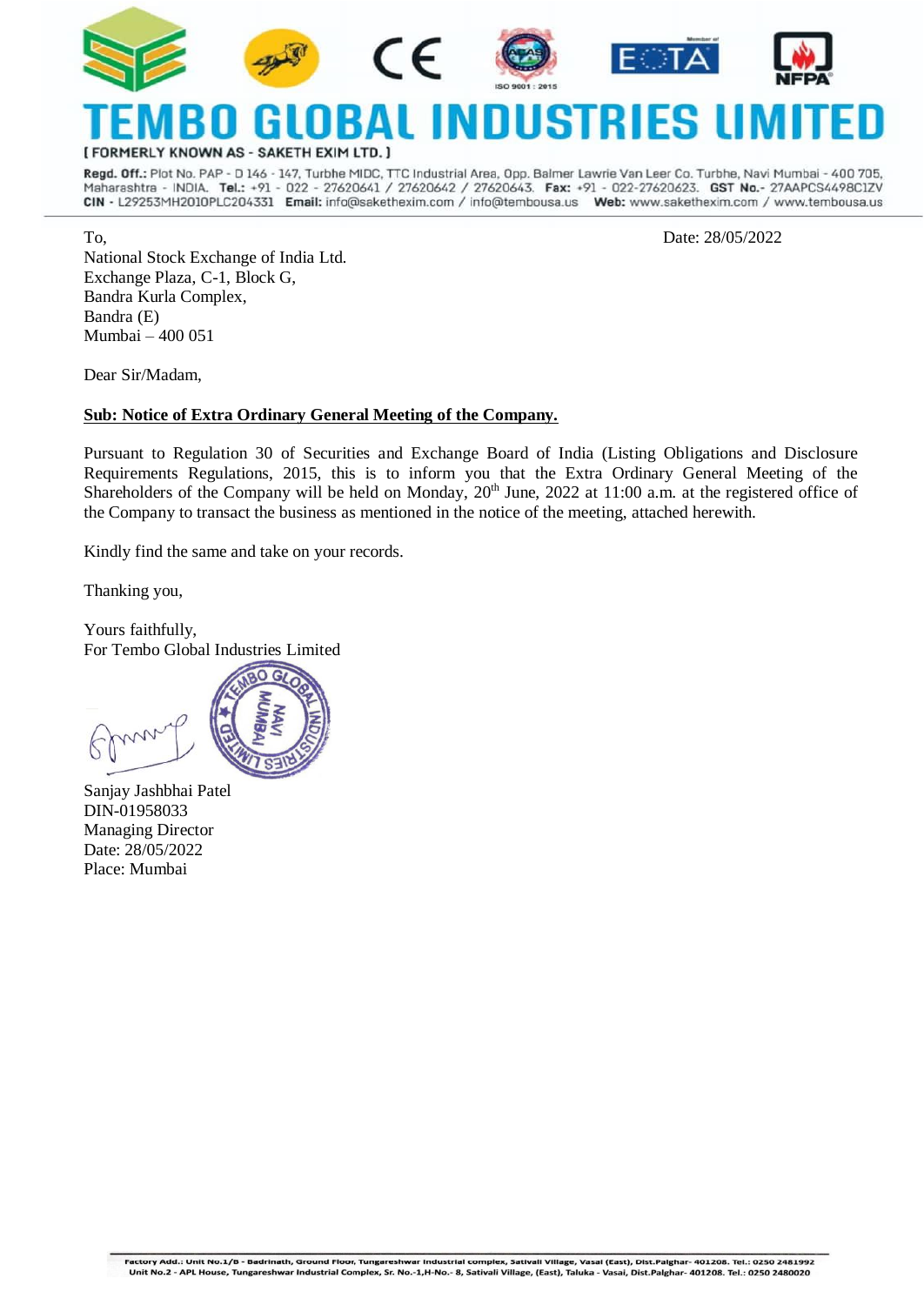











### INNI USTRI **IERLY KNOWN AS - SAKETH EXIM LTD.**

Regd. Off.: Plot No. PAP - D 146 - 147, Turbhe MIDC, TTC Industrial Area, Opp. Balmer Lawrie Van Leer Co. Turbhe, Navi Mumbai - 400 705, Maharashtra - INDIA. Tel.: +91 - 022 - 27620641 / 27620642 / 27620643. Fax: +91 - 022-27620623. GST No.- 27AAPCS4498C1ZV CIN - L29253MH2010PLC204331 Email: info@sakethexim.com / info@tembousa.us Web: www.sakethexim.com / www.tembousa.us

### **NOTICE IS HEREBY GIVEN THAT AN EXTRA ORDINARY GENERAL MEETING OF THE MEMBERS OF TEMBO GLOBAL INDUSTRIES LIMITED WILL BE HELD ON MONDAY, 20th JUNE, 2022 AT 11.00 A.M. AT THE REGISTERED OFFICE OF THE COMPANY SITUATED AT PLOT NO- PAP D- 146/ 147, TTC MIDC, TURBHE, NAVI MUMBAI, MUMBAI - 400705**

**Increase in Authorised Share Capital of the Company and consequential amendment in Memorandum of Association of the Company**

To consider and, if thought fit, to pass with or without modification(s) the following resolution as an **Ordinary Resolution**:

**"RESOLVED THAT** pursuant to the provisions of Sections 13, 61, 64 and all other applicable provisions, if any, under the Companies Act, 2013 ("the Act"), (including any amendment thereto or re-enactment thereof), enabling provisions of the Articles of Association of the Company and the applicable provisions of the Securities and Exchange Board of India (Listing Obligations and Disclosure Requirements) Regulations, 2015 ("Listing Regulations"), or any other applicable laws for the time being in force and subject to all other necessary approvals, permissions, consents and sanctions, if required, of concerned statutory, regulatory and other appropriate authorities, if any, the consent of the Members of the Company be and is hereby accorded for increase in the Authorised Share Capital of the Company from existing Rs. 11,00,00,000 (Rupees Eleven crore) divided into 1,10,00,000 (One Crore Ten Lakh) Equity Shares of Rs.10/- each to Rs. 22,00,00,000 (Rupees Twenty Two Crore only) divided into 2 crore Shares (Two Crore Two Lakh) Equity Shares of Rs. 10/- each.

**RESOLVED FURTHER THAT** pursuant to Section 13 and all other applicable provisions, if any, of the Companies Act, 2013, consent of the members of the Company be and is hereby accorded, for alteration of Clause V of the Memorandum of Association of the Company by substituting in its place and stead the following:-

"**V. (a)** The Authorised Share Capital of the Company is Rs.22,00,00,000/- (Rupees Twenty Two Crore Only) divided into 2.2 crore Shares (Two Crore Two Lakh) Equity Shares of Face Value of Re. 10/- (Rupee Ten Only) each."

**RESOLVED FURTHER THAT** approval of the Members of the Company be and is hereby accorded to the Board of Directors of the Company to do all such acts, deeds, matters and things and to take all such steps as may be required in this connection including seeking all necessary approvals to give effect to this Resolution and to settle any questions, difficulties or doubts that may arise in this regard."

On and Behalf of the Board of Directors

For Tembo Global Industries Limited

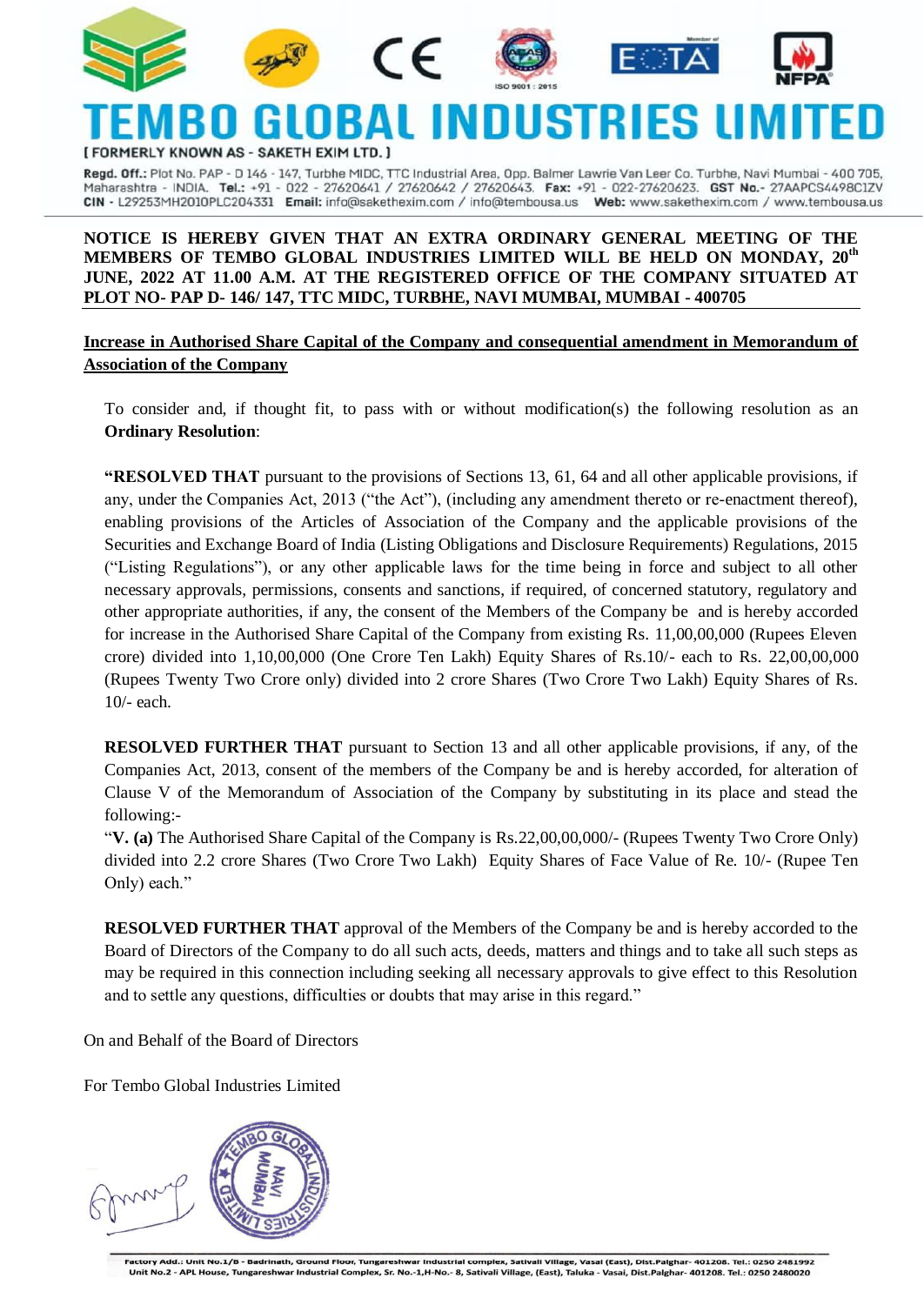

# **ERLY KNOWN AS**

Regd. Off.: Plot No. PAP - D 146 - 147, Turbhe MIDC, TTC Industrial Area, Opp. Balmer Lawrie Van Leer Co. Turbhe, Navi Mumbai - 400 705, Maharashtra - INDIA. Tel.: +91 - 022 - 27620641 / 27620642 / 27620643. Fax: +91 - 022-27620623. GST No.- 27AAPCS4498ClZV CIN - L29253MH2010PLC204331 Email: info@sakethexim.com / info@tembousa.us Web: www.sakethexim.com / www.tembousa.us

Sanjay Jashbhai Patel DIN[-01958033](http://www.mca.gov.in/mcafoportal/companyLLPMasterData.do) **Director** Date: 28/05/2022 Place: Mumbai

#### NOTES:

- 1. The Explanatory Statement pursuant to Section 102 of the Companies Act, 2013 in respect of the aforesaid business is annexed herewith.
- 2. A member entitled to attend and vote at the meeting is entitled to appoint a proxy to attend and vote instead of himself and the proxy need not be a member of the Company. In order to be effective, the instrument of proxy must be lodged at the Registered Office of the Company not less than 48 hours before the commencement of the meeting.
- 3. All documents referred to in the accompanying notice and the explanatory statement is open for inspection by the members at the Registered Office of the Company on all working days except on Saturdays and Sundays prior to the date of the meeting between 11.00 a.m. to 4.00 pm.
- 4. This Notice is being sent by electronic mode (via e-mail) to those members, whose name appears in the register of members/list of beneficial owners maintained by National Securities Depository Limited ("NSDL")/Central Depository Services (India) Limited ("CDSL") as on  $27<sup>th</sup>$  May,  $2022$  provided by Bigshare Services Private Limited (RTA). Members may note that this Notice is also available on Company's website viz. [www.nutclamp.com](http://www.nutclamp.com/) A person who is not a Member on the cut-off date should accordingly treat the Notice as for information purposes only.
- 5. This Notice is being sent electronically (via e-mail) to all Members whose e-mail addresses are registered with Company's Registrar and Share Transfer Agents ('RTA') or the Depositories.
- 6. Members whose e-mail addresses are not registered with RTA and the Depositories, are required to provide their email IDs and other necessary details as per below format to the Company or RTA, on or before 5:00 p.m. on 19<sup>th</sup> June, 2022 pursuant to which, any Member may receive on the e-mail ID provided by the Member this Notice and the procedure for remote e-voting:

| Name of First Shareholder   |  |
|-----------------------------|--|
| Name of Second Shareholder  |  |
| (In case joint shareholder) |  |
| Permanent Account No. (PAN) |  |
| Beneficiary Id/Client Id    |  |
| No. Share held              |  |
| Email Id                    |  |
| Mobile No                   |  |
| Address                     |  |

*Note: Kindly provide aforesaid details through email at [cs@sakethexim.com/i](mailto:cs@sakethexim.com/)nfo@nsdl.co.in* 

7. In compliance with the provisions of Sections 108 and 110 of the Act and Rules 20 and 22 of the Companies (Management and Administration) Rules, 2014 ("Rules"), Regulation 44 of the SEBI (Listing Obligations & Disclosure Requirements) Regulations, 2015, and as per MCA circulars the Company is pleased to provide voting by electronic means ("E-Voting") only to its Members, to enable them to cast their votes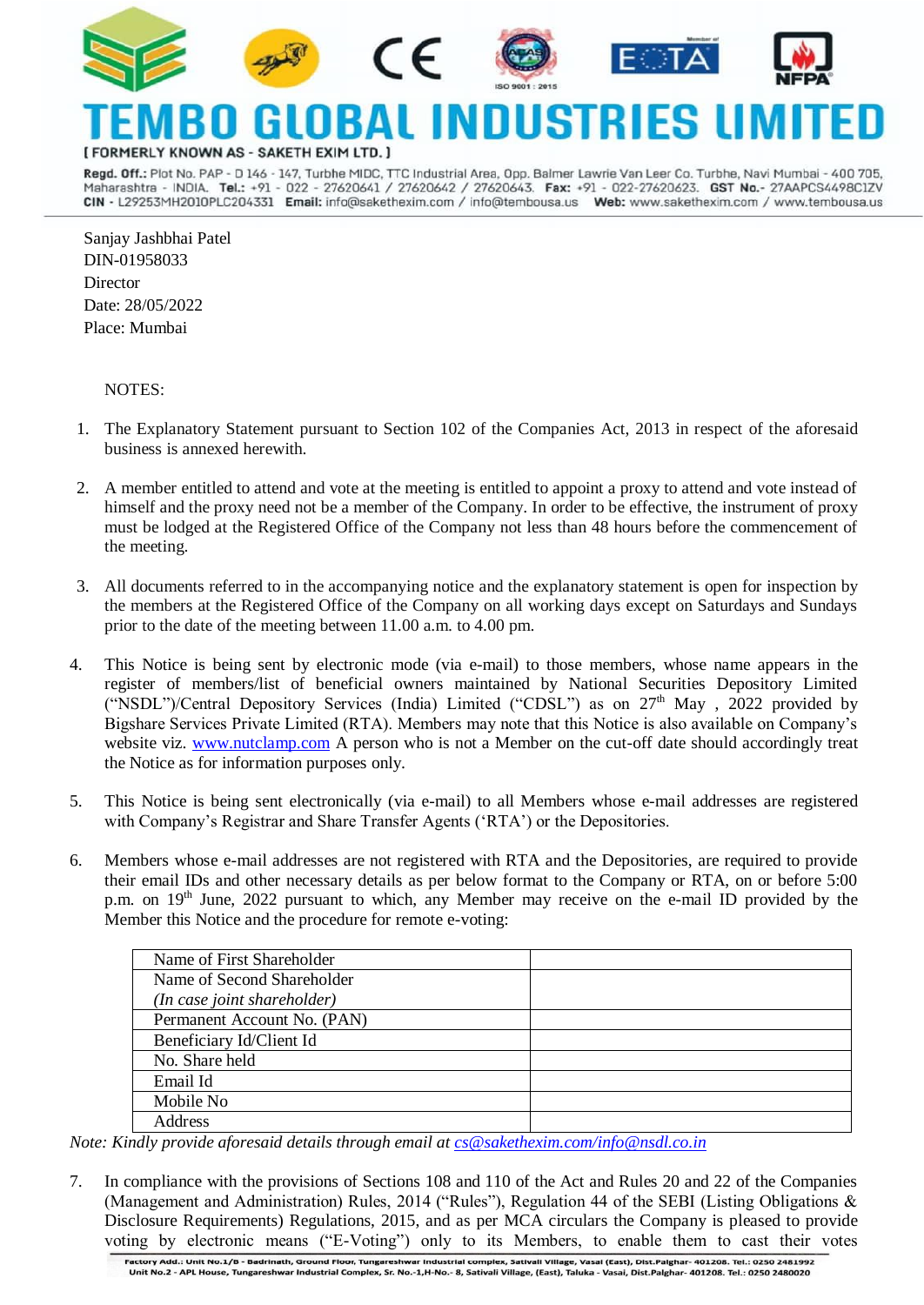







#### INN IRTR ERLY KNOWN AS - SAKETH EXIM LTD. ]

Regd. Off.: Plot No. PAP - D 146 - 147, Turbhe MIDC, TTC Industrial Area, Opp. Balmer Lawrie Van Leer Co. Turbhe, Navi Mumbai - 400 705, Maharashtra - INDIA. Tel.: +91 - 022 - 27620641 / 27620642 / 27620643. Fax: +91 - 022-27620623. GST No.- 27AAPCS4498C1ZV CIN - L29253MH2010PLC204331 Email: info@sakethexim.com / info@tembousa.us Web: www.sakethexim.com / www.tembousa.us

electronically. The Company has engaged the services of NSDL to provide e-voting facility to its Members. Voting rights will be reckoned on the paid-up value of share registered in the names of members on 16<sup>th</sup> June, 2022.

- 8. It is strongly recommended not to share your password with any other person and take utmost care to keep your password confidential. Login to the e-voting website will be disabled upon five unsuccessful attempts to key in the correct password. In such an event, you will need to go through the "Forgot User Details/Password" or "Physical User Reset Password" option available on www.evoting.nsdl.com to reset the password.
- 9. The Company will issue necessary advertisements in the newspaper/ e-newspaper having all India circulation and the newspaper circulating in the District where registered office of the Company is situated for the information of Members whose e-mail addresses are not available in the records of RTA and Depositories.
- 10. The Communication of the assent / dissent to the Special Resolutions proposed in the Notice would take place only through remote e-voting.
- 11. The voting period will commence on
- 12. Friday  $17^{th}$  July, 2022 at 9:30 am (IST) and ends on Sunday, the  $19^{th}$  day of June, 2022 at 5:00 p.m. for the Members exercising their vote through electronic voting. The e-voting module shall be disabled by Central Depository Services (India) Limited ('CDSL') for voting thereafter.
- 13. The results of the remote e-voting will be declared on June 22<sup>nd</sup>, 2022, by the Scrutinizer and will be furnished to the National Stock Exchange India Limited and will also be uploaded on the Company's website [www.nutclamp.com.](http://www.nutclamp.com/)

### **The instructions for shareholders voting electronically are as under:**

- (i) The e-voting period begins on Friday 17<sup>th</sup> June, 2022 at 9:30 am (IST) and ends on Sunday, the 19<sup>th</sup> day of June, 2022 at 5:00 p.m. During this period Shareholders of the Company, holding shares either in physical form or in dematerialized form, as on the cut-off date of Monday 13th June, 2022 may cast their vote electronically. The e-voting module shall be disabled by NSDL for voting thereafter.
- (ii) The shareholders should log on to the e-voting website www.evoting.nsdl.com.
- (iii) Click on Shareholders / Members

### **How do I vote electronically using NSDL e-Voting system?**

*The way to vote electronically on NSDL e-Voting system consists of "Two Steps" which are mentioned below:* **Step 1: Log-in to NSDL e-Voting system at** <https://www.evoting.nsdl.com/>

#### **Login method for e-Voting and joining virtual meeting for Individual shareholders holding securities in demat mode**

In terms of SEBI circular dated December 9, 2020 on e-Voting facility provided by Listed Companies, Individual shareholders holding securities in demat mode are allowed to vote through their demat account maintained with Depositories and Depository Participants. Shareholders are advised to update their mobile number and email Id in their demat accounts in order to access e-Voting facility.

| Login method for Individual shareholders holding securities in demat mode is given below: |
|-------------------------------------------------------------------------------------------|
|-------------------------------------------------------------------------------------------|

| <b>Type of shareholders</b>    | <b>Login Method</b>                                                 |  |  |  |
|--------------------------------|---------------------------------------------------------------------|--|--|--|
| <b>Individual Shareholders</b> | If you are already registered for NSDL IDeAS facility, please visit |  |  |  |
| holding securities in demat    | the e-Services website of NSDL. Open web browser by typing the      |  |  |  |
| mode with NSDL.                | following URL: https://eservices.nsdl.com/either on a Personal      |  |  |  |
|                                | Computer or on a mobile. Once the home page of e-Services is        |  |  |  |
|                                | launched, click on the "Beneficial Owner" icon under "Login" which  |  |  |  |
|                                | is available under "IDeAS" section. A new screen will open. You     |  |  |  |
|                                | will have to enter your User ID and Password. After successful      |  |  |  |

Factory Add.: Unit No.1/B - Badrinath, Ground Floor, Tungareshwar Industrial complex, Sativali Village, Vasai (East), Dist.Palghar- 401208. Tel.: 0250 2481992 Unit No.2 - APL House, Tungareshwar Industrial Complex, Sr. No.-1,H-No.- 8, Sativali Village, (East), Taluka - Vasai, Dist.Palghar- 401208. Tel.: 0250 2480020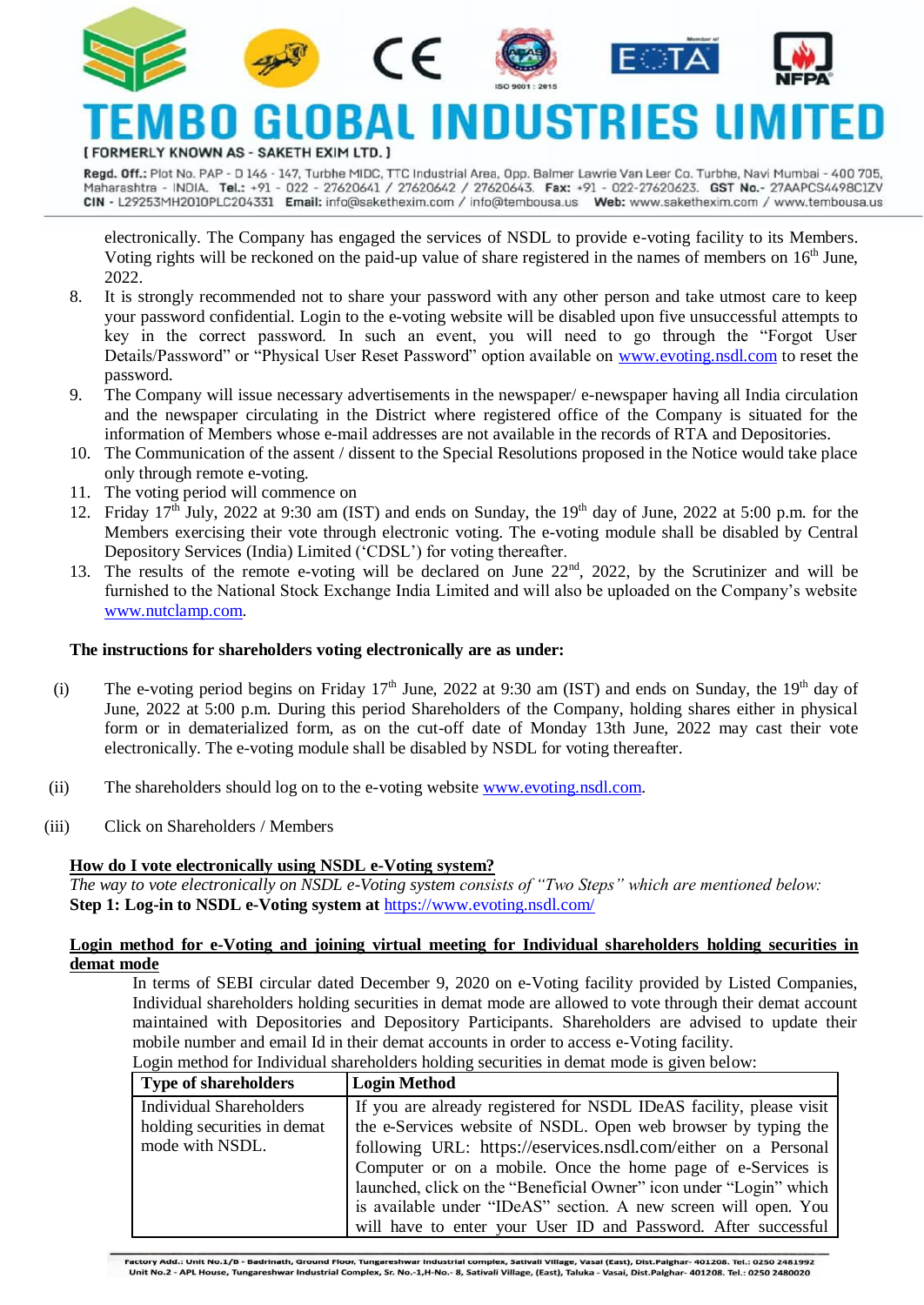

#### DBAI NDUSTRII TFN ES L n [ FORMERLY KNOWN AS - SAKETH EXIM LTD. ]

Regd. Off.: Plot No. PAP - D 146 - 147, Turbhe MIDC, TTC Industrial Area, Opp. Balmer Lawrie Van Leer Co. Turbhe, Navi Mumbai - 400 705, Maharashtra - INDIA. Tel.: +91 - 022 - 27620641 / 27620642 / 27620643. Fax: +91 - 022-27620623. GST No.- 27AAPCS4498C1ZV<br>CIN - L29253MH2010PLC204331 Email: info@sakethexim.com / info@tembousa.us Web: www.sakethexim.com / w

|                                | authentication, you will be able to see e-Voting services. Click on<br>"Access to e-Voting" under e-Voting services and you will be able to<br>see e-Voting page. Click on options available against company name<br>or e-Voting service provider - NSDLand you will be re-directed to<br>NSDL e-Voting website for casting your vote during the remote e-<br>Voting period or joining virtual meeting $\&$ voting during the<br>meeting.<br>If the user is not registered for IDeAS e-Services, option to register<br>is available at https://eservices.nsdl.com. Select "Register Online<br>click<br>for<br>IDeAS"Portal<br><sub>or</sub><br>athttps://eservices.nsdl.com/SecureWeb/IdeasDirectReg.jsp                                                                                                                                                                                                     |
|--------------------------------|--------------------------------------------------------------------------------------------------------------------------------------------------------------------------------------------------------------------------------------------------------------------------------------------------------------------------------------------------------------------------------------------------------------------------------------------------------------------------------------------------------------------------------------------------------------------------------------------------------------------------------------------------------------------------------------------------------------------------------------------------------------------------------------------------------------------------------------------------------------------------------------------------------------|
|                                | Visit the e-Voting website of NSDL. Open web browser by typing<br>the following URL: https://www.evoting.nsdl.com/ either on a<br>Personal Computer or on a mobile. Once the home page of e-Voting<br>system is launched, click on the icon "Login" which is available<br>under 'Shareholder/Member' section. A new screen will open. You<br>will have to enter your User ID (i.e. your sixteen digitdemat account<br>number held with NSDL), Password/OTP and a Verification Code as<br>shown on the screen. After successful authentication, you will be<br>redirected to NSDL Depository site wherein you can see e-Voting<br>page. Click on options available against company name or e-Voting<br>service provider - NSDL and you will be redirected to e-Voting<br>website of NSDL for casting your vote during the remote e-Voting<br>period or joining virtual meeting $&$ voting during the meeting. |
| <b>Individual Shareholders</b> | Existing users who have opted for Easi / Easiest, they can login                                                                                                                                                                                                                                                                                                                                                                                                                                                                                                                                                                                                                                                                                                                                                                                                                                             |
| holding securities in demat    | through their user id and password. Option will be made available to                                                                                                                                                                                                                                                                                                                                                                                                                                                                                                                                                                                                                                                                                                                                                                                                                                         |
| mode with CDSL                 | reach e-Voting page without any further authentication. The URL for<br>login<br>Easi<br>Easiest<br>to<br>users<br>to<br>are                                                                                                                                                                                                                                                                                                                                                                                                                                                                                                                                                                                                                                                                                                                                                                                  |
|                                | https://web.cdslindia.com/myeasi/home/login<br><b>or</b>                                                                                                                                                                                                                                                                                                                                                                                                                                                                                                                                                                                                                                                                                                                                                                                                                                                     |
|                                | www.cdslindia.com and click on New System Myeasi.                                                                                                                                                                                                                                                                                                                                                                                                                                                                                                                                                                                                                                                                                                                                                                                                                                                            |
|                                | After successful login of Easi/Easiest the user will be also able to see<br>the E Voting Menu. The Menu will have links of e-Voting service<br>provider i.e. NSDL. Click on NSDL to cast your vote.<br>If the user is not registered for Easi/Easiest, option to register is<br>available at                                                                                                                                                                                                                                                                                                                                                                                                                                                                                                                                                                                                                 |
|                                | https://web.cdslindia.com/myeasi/Registration/EasiRegistration                                                                                                                                                                                                                                                                                                                                                                                                                                                                                                                                                                                                                                                                                                                                                                                                                                               |
|                                | Alternatively, the user can directly access e-Voting page by<br>providing demat Account Number and PAN No. from a link in                                                                                                                                                                                                                                                                                                                                                                                                                                                                                                                                                                                                                                                                                                                                                                                    |
|                                | www.cdslindia.com home page. The system will authenticate the                                                                                                                                                                                                                                                                                                                                                                                                                                                                                                                                                                                                                                                                                                                                                                                                                                                |
|                                | user by sending OTP on registered Mobile & Email as recorded in<br>the demat Account. After successful authentication, user will be<br>provided links for the respective ESP i.e. NSDLwhere the e-Voting<br>is in progress.                                                                                                                                                                                                                                                                                                                                                                                                                                                                                                                                                                                                                                                                                  |
|                                |                                                                                                                                                                                                                                                                                                                                                                                                                                                                                                                                                                                                                                                                                                                                                                                                                                                                                                              |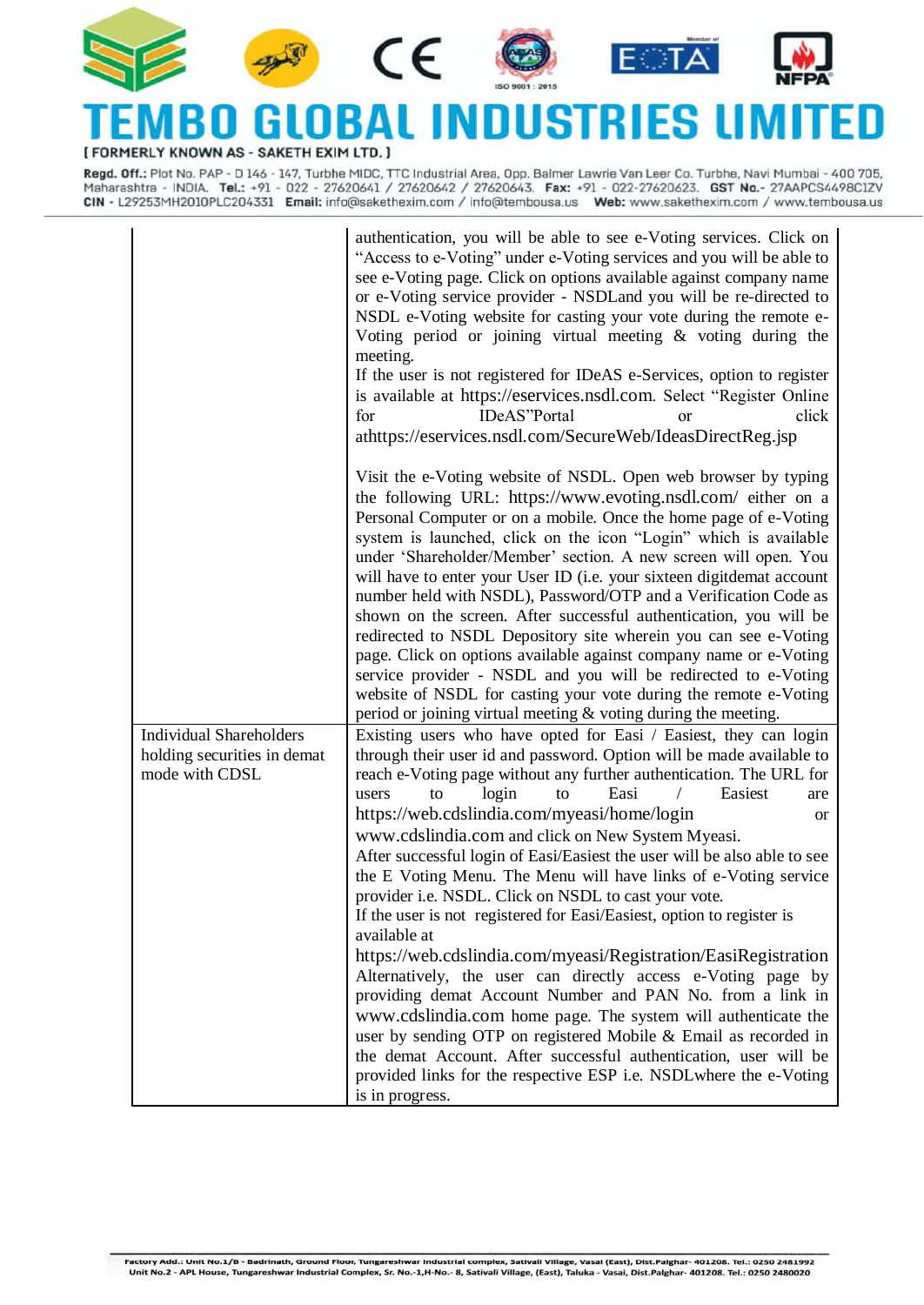

## Y KNOWN AS - SAKETH EXIM LT

Regd. Off.: Plot No. PAP - D 146 - 147, Turbhe MIDC, TTC Industrial Area, Opp. Balmer Lawrie Van Leer Co. Turbhe, Navi Mumbai - 400 705, Maharashtra - INDIA. Tel.: +91 - 022 - 27620641 / 27620642 / 27620643. Fax: +91 - 022-27620623. GST No.- 27AAPCS4498ClZV CIN - L29253MH2010PLC204331 Email: info@sakethexim.com / info@tembousa.us Web: www.sakethexim.com / www.tembousa.us

| Individual Shareholders<br>(holding securities in demat)<br>mode) login through their<br>depository participants | You can also login using the login credentials of your demat account<br>through your Depository Participant registered with NSDL/CDSL<br>for e-Voting facility. Once login, you will be able to see e-Voting<br>option. Once you click on e-Voting option, you will be redirected to<br>NSDL/CDSL Depository site after successful authentication,<br>wherein you can see e-Voting feature. Click on options available<br>against company name or e-Voting service provider-NSDL and<br>you will be redirected to e-Voting website of NSDL for casting your<br>vote during the remote e-Voting period or joining virtual meeting $\&$<br>voting during the meeting. |
|------------------------------------------------------------------------------------------------------------------|---------------------------------------------------------------------------------------------------------------------------------------------------------------------------------------------------------------------------------------------------------------------------------------------------------------------------------------------------------------------------------------------------------------------------------------------------------------------------------------------------------------------------------------------------------------------------------------------------------------------------------------------------------------------|
|                                                                                                                  |                                                                                                                                                                                                                                                                                                                                                                                                                                                                                                                                                                                                                                                                     |

**Important note:** Members who are unable to retrieve User ID/ Password are advised to use Forget User ID and Forget Password option available at abovementioned website.

|  | Helpdesk for Individual Shareholders holding securities in demat mode for any technical issues |  |  |  |  |  |
|--|------------------------------------------------------------------------------------------------|--|--|--|--|--|
|  | related to login through Depository i.e. NSDL and CDSL.                                        |  |  |  |  |  |

| Login type                                                                         | <b>Helpdesk details</b>                                                                                                                                                                                   |
|------------------------------------------------------------------------------------|-----------------------------------------------------------------------------------------------------------------------------------------------------------------------------------------------------------|
| Individual<br><b>Shareholders</b><br>holding<br>securities in demat mode with NSDL | Members facing any technical issue in login can contact<br><b>NSDL</b><br>helpdesk by<br>sending a<br>request<br>at<br>evoting@nsdl.co.inor call at toll free no.: 1800 1020 990<br>and 1800 22 44 30     |
| Individual Shareholders holding<br>securities in demat mode with CDSL              | Members facing any technical issue in login can contact<br>CDSL<br>helpdesk by<br>sending a<br>request<br>at<br>helpdesk.evoting@cdslindia.com or contact<br>$022 -$<br>at<br>23058738 or 022-23058542-43 |

**Step 2: Cast your vote electronically on NSDL e-Voting system. Details on Step 1 is mentioned below:**

### **How to Log-in to NSDL e-Voting website?**

1. Visit the e-Voting website of NSDL. Open web browser by typing the following URL: <https://www.evoting.nsdl.com/> either on a Personal Computer or on a mobile.

2. Once the home page of e-Voting system is launched, click on the icon "Login" which is available under 'Shareholders' section.

3. A new screen will open. You will have to enter your User ID, your Password and a Verification Code as shown on the screen.

*Alternatively, if you are registered for NSDL eservices i.e. IDEAS, you can log-in at <https://eservices.nsdl.com/> with your existing IDEAS login. Once you log-in to NSDL eservices after using your log-in credentials, click on e-Voting and you can proceed to Step 2 i.e. Cast your vote electronically.*

4. Your User ID details are given below :

**Manner of holding shares i.e. Demat (NSDL or CDSL) or Physical Your User ID is:**

Factory Add.: Unit No.1/B - Badrinath, Ground Floor, Tungareshwar Industrial complex, Sativali Village, Vasai (East), Dist.Palghar- 401208. Tel.: 0250 2481992 Unit No.2 - APL House, Tungareshwar Industrial Complex, Sr. No.-1,H-No.- 8, Sativali Village, (East), Taluka - Vasai, Dist.Palghar- 401208. Tel.: 0250 2480020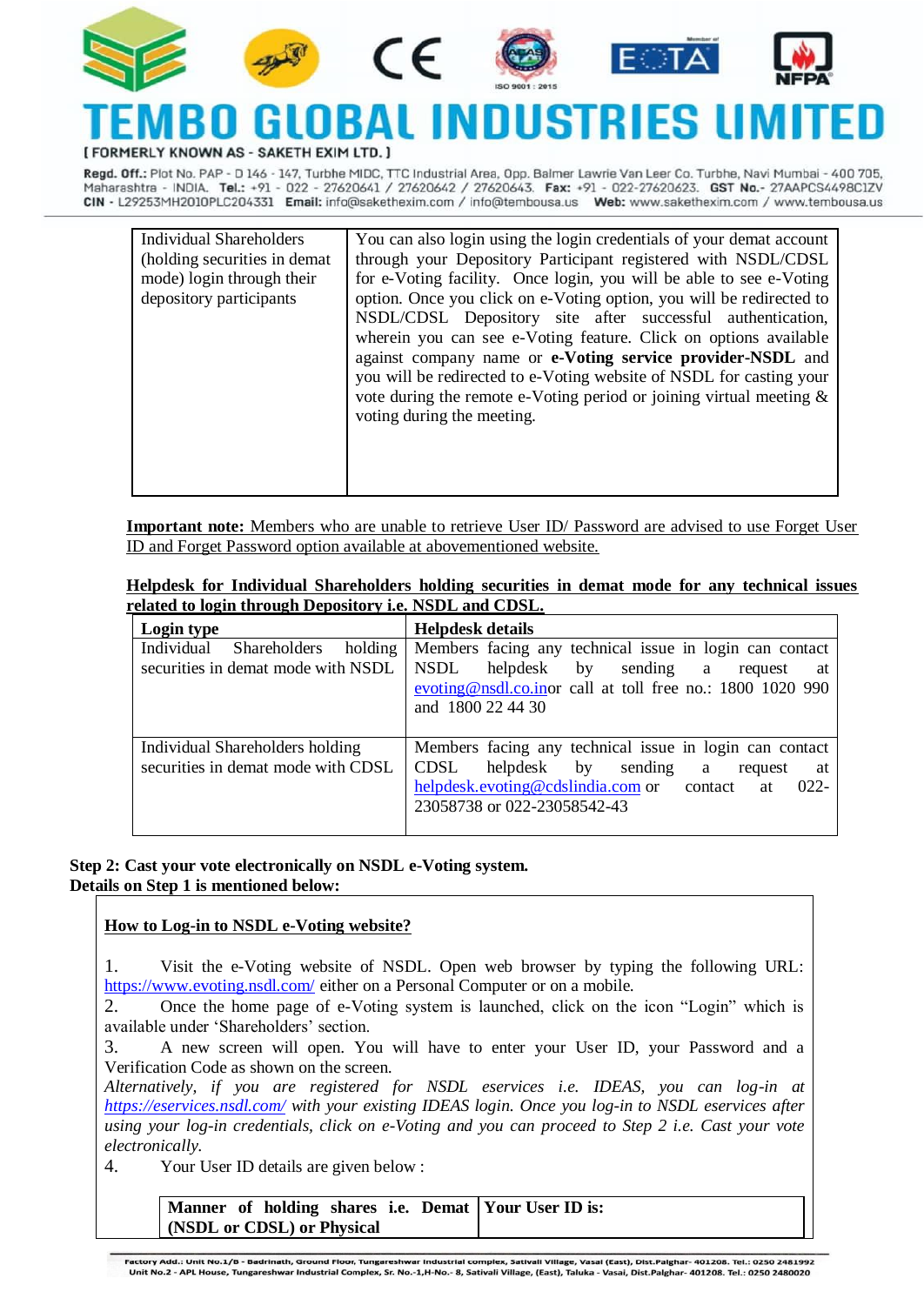











**KNOWN AS** 

Regd. Off.: Plot No. PAP - D 146 - 147, Turbhe MIDC, TTC Industrial Area, Opp. Balmer Lawrie Van Leer Co. Turbhe, Navi Mumbai - 400 705, Maharashtra - INDIA. Tel.: +91 - 022 - 27620641 / 27620642 / 27620643. Fax: +91 - 022-27620623. GST No.- 27AAPCS4498ClZV CIN - L29253MH2010PLC204331 Email: info@sakethexim.com / info@tembousa.us Web: www.sakethexim.com / www.tembousa.us

| a) For Members who hold shares in demat<br>account with NSDL. | 8 Character DP ID followed by 8 Digit<br>Client ID<br>For example if your DP ID is IN300*** and<br>Client ID is $12******$ then your user ID is<br>IN300***12*******.            |
|---------------------------------------------------------------|----------------------------------------------------------------------------------------------------------------------------------------------------------------------------------|
| b) For Members who hold shares in demat<br>account with CDSL. | 16 Digit Beneficiary ID<br>For example if your Beneficiary ID is<br>12************** then your user ID is<br>12***************                                                   |
| c) For Members holding shares in Physical<br>Form.            | EVEN Number followed by Folio Number<br>registered with the company<br>For example if folio number is $001***$ and<br>EVEN is $101456$ then user ID<br><b>1S</b><br>101456001*** |

5. Your password details are given below:

If you are already registered for e-Voting, then you can user your existing password to login and cast your vote.

b) If you are using NSDL e-Voting system for the first time, you will need to retrieve the 'initial password' which was communicated to you. Once you retrieve your 'initial password', you need to enter the 'initial password' and the system will force you to change your password.

How to retrieve your 'initial password'?

If your email ID is registered in your demat account or with the company, your 'initial password' is communicated to you on your email ID. Trace the email sent to you from NSDL from your mailbox. Open the email and open the attachment i.e. a .pdf file. Open the .pdf file. The password to open the .pdf file is your 8 digit client ID for NSDL account, last 8 digits of client ID for CDSL account or folio number for shares held in physical form. The .pdf file contains your 'User ID' and your 'initial password'.

If your email ID is not registered, please follow steps mentioned below in **process for those shareholders whose email ids are not registered**

If you are unable to retrieve or have not received the " Initial password" or have forgotten your password:

a) Click on "**[Forgot User Details/Password](https://www.evoting.nsdl.com/eVotingWeb/commonhtmls/NewUser.jsp)**?"(If you are holding shares in your demat account with NSDL or CDSL) option available on www.evoting.nsdl.com.

**[Physical User Reset Password](https://www.evoting.nsdl.com/eVotingWeb/commonhtmls/PhysicalUser.jsp)**?" (If you are holding shares in physical mode) option available on [www.evoting.nsdl.com.](http://www.evoting.nsdl.com/)

If you are still unable to get the password by aforesaid two options, you can send a request at [evoting@nsdl.co.in](mailto:evoting@nsdl.co.in) mentioning your demat account number/folio number, your PAN, your name and your registered address.

Members can also use the OTP (One Time Password) based login for casting the votes on the e-Voting system of NSDL.

After entering your password, tick on Agree to "Terms and Conditions" by selecting on the check box.

Now, you will have to click on "Login" button.

After you click on the "Login" button, Home page of e-Voting will open.

### **Details on Step 2 is given below:**

**How to cast your vote electronically on NSDL e-Voting system?**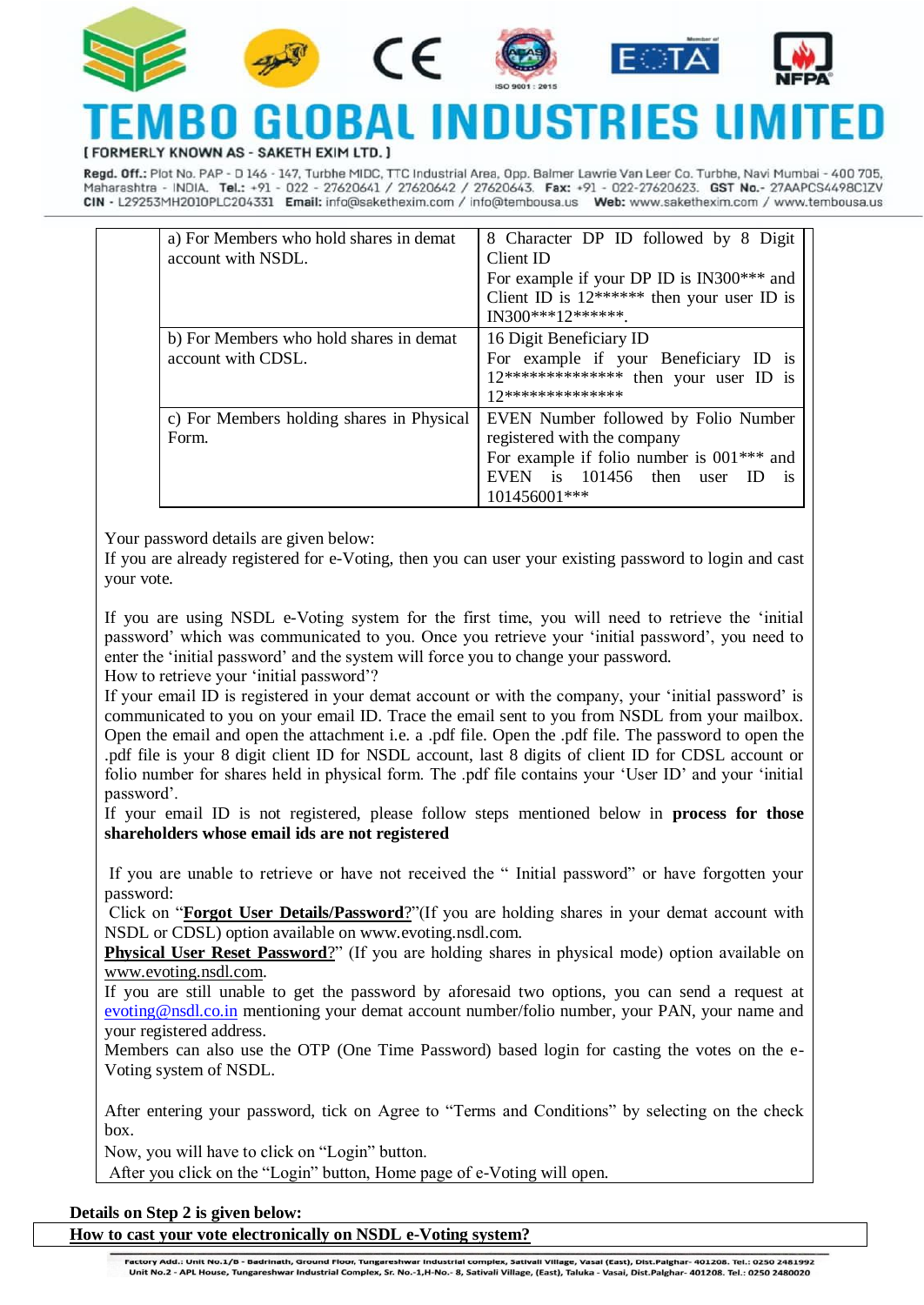





 $\epsilon$ 





#### L INDUSTRIES LIN ORAI ERLY KNOWN AS - SAKETH EXIM LTD

Regd. Off.: Plot No. PAP - D 146 - 147, Turbhe MIDC, TTC Industrial Area, Opp. Balmer Lawrie Van Leer Co. Turbhe, Navi Mumbai - 400 705, Maharashtra - INDIA. Tel.: +91 - 022 - 27620641 / 27620642 / 27620643. Fax: +91 - 022-27620623. GST No.- 27AAPCS4498ClZV CIN - L29253MH2010PLC204331 Email: info@sakethexim.com / info@tembousa.us Web: www.sakethexim.com / www.tembousa.us

- 1. After successful login at Step 1, you will be able to see the Home page of e-Voting. Click on e-Voting. Then, click on Active Voting Cycles.
- 2. After click on Active Voting Cycles, you will be able to see all the companies "EVEN" in which you are holding shares and whose voting cycle is in active status.
- 3. Select "EVEN" of company for which you wish to cast your vote.
- 4. Now you are ready for e-Voting as the Voting page opens.
- 5. Cast your vote by selecting appropriate options i.e. assent or dissent, verify/modify the number of shares for which you wish to cast your vote and click on "Submit" and also "Confirm" when prompted.
- 6. Upon confirmation, the message "Vote cast successfully" will be displayed.
- 7. You can also take the printout of the votes cast by you by clicking on the print option on the confirmation page.
- 8. Once you confirm your vote on the resolution, you will not be allowed to modify your vote.

### **General Guidelines for shareholders**

- 1 Institutional shareholders (i.e. other than individuals, HUF, NRI etc.) are required to send scanned copy (PDF/JPG Format) of the relevant Board Resolution/ Authority letter etc. with attested specimen signature of the duly authorized signatory(ies) who are authorized to vote, to the Scrutinizer by e-mail to [acs.gaurangshah@gmail.com](mailto:acs.gaurangshah@gmail.com)**<Please mention the e-mail ID of Scrutinizer>** with a copy marked to [evoting@nsdl.co.in.](mailto:evoting@nsdl.co.in)
- 2. It is strongly recommended not to share your password with any other person and take utmost care to keep your password confidential. Login to the e-voting website will be disabled upon five unsuccessful attempts to key in the correct password. In such an event, you will need to go through the ["Forgot User](https://www.evoting.nsdl.com/eVotingWeb/commonhtmls/NewUser.jsp)  [Details/Password?"](https://www.evoting.nsdl.com/eVotingWeb/commonhtmls/NewUser.jsp) or ["Physical User Reset Password?"](https://www.evoting.nsdl.com/eVotingWeb/commonhtmls/PhysicalUser.jsp) option available on www.evoting.nsdl.com to reset the password.
- 3. In case of any queries, you may refer the Frequently Asked Questions (FAQs) for Shareholders and e-voting user manual for Shareholders available at the download section of [www.evoting.nsdl.com](http://www.evoting.nsdl.com/) or call on toll free no.: 1800-222-990 or send a request to (Ms. Sarita Mote of NSDL Official) at [evoting@nsdl.co.in/](mailto:evoting@nsdl.co.in) SaritaM@nsdl.co.in

### **Process for those shareholders whose email ids are not registered with the depositories for procuring user id and password and registration of e mail ids for e-voting for the resolutions set out in this notice**:

- 1. In case shares are held in physical mode please provide Folio No., Name of shareholder, scanned copy of the share certificate (front and back), PAN (self attested scanned copy of PAN card), AADHAR (self attested scanned copy of Aadhar Card) by email to [cs@sakethexim.com](mailto:cs@sakethexim.com)
- 2. In case shares are held in demat mode, please provide DPID-CLID (16 digit DPID + CLID or 16 digit beneficiary ID), Name, client master or copy of Consolidated Account statement, PAN (self attested scanned copy of PAN card), AADHAR (self attested scanned copy of Aadhar Card) to [cs@sakethexim.com.](mailto:cs@sakethexim.com) If you are an Individual shareholders holding securities in demat mode, you are requested to refer to the login method explained at step 1 (A) i.e.Login method for e-Voting and joining virtual meeting for Individual shareholders holding securities in demat mode.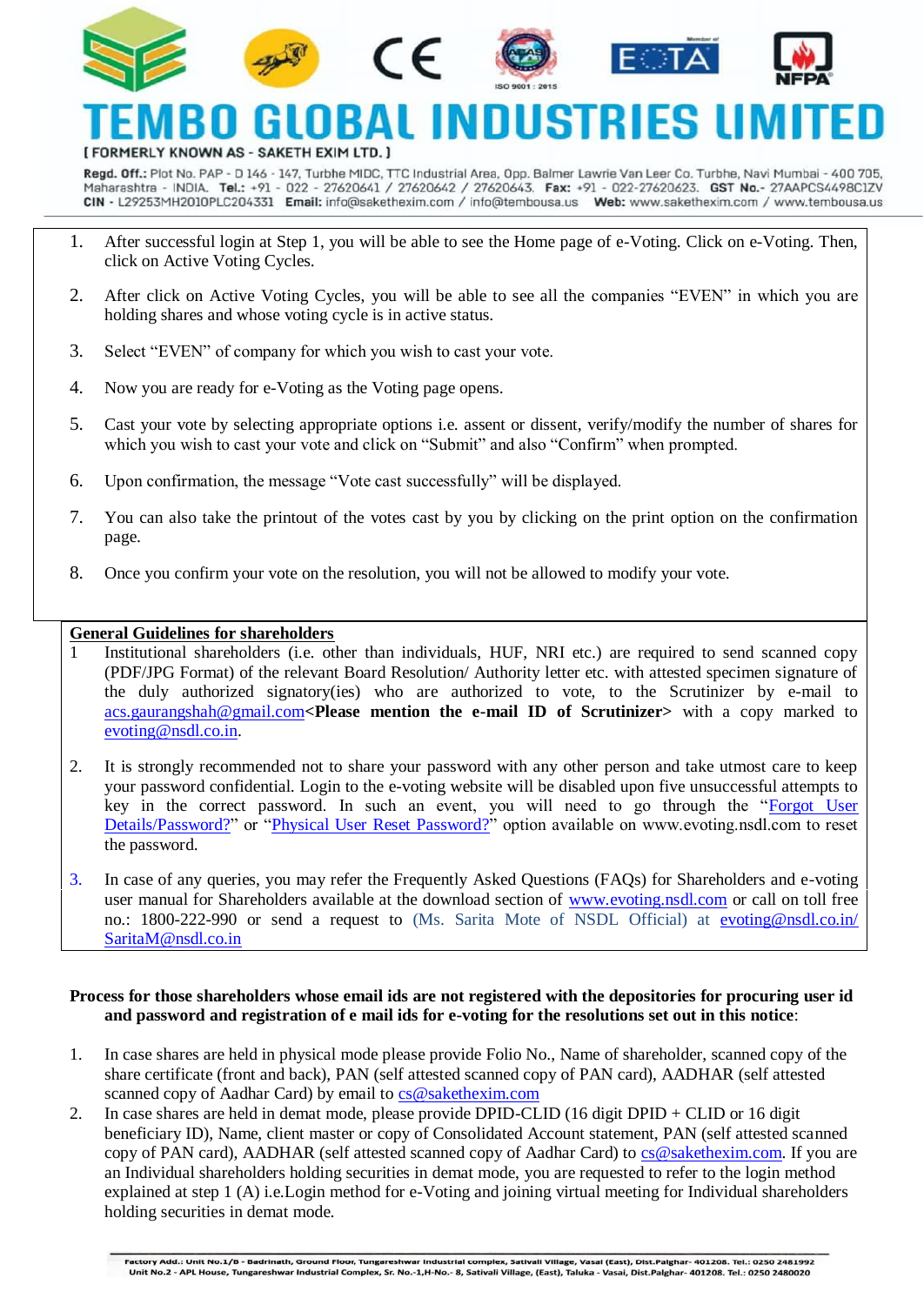

RMERLY KNOWN AS - SAKETH EXIM LTD. ]

Regd. Off.: Plot No. PAP - D 146 - 147, Turbhe MIDC, TTC Industrial Area, Opp. Balmer Lawrie Van Leer Co. Turbhe, Navi Mumbai - 400 705, Maharashtra - INDIA. Tel.: +91 - 022 - 27620641 / 27620642 / 27620643. Fax: +91 - 022-27620623. GST No.- 27AAPCS4498ClZV CIN - L29253MH2010PLC204331 Email: info@sakethexim.com / info@tembousa.us Web: www.sakethexim.com / www.tembousa.us

- 3. Alternatively shareholder/members may send a request to [evoting@nsdl.co.inf](mailto:evoting@nsdl.co.in)or procuring user id and password for e-voting by providing above mentioned documents.
- 4. In terms of SEBI circular dated December 9, 2020 on e-Voting facility provided by Listed Companies, Individual shareholders holding securities in demat mode are allowed to vote through their demat account maintained with Depositories and Depository Participants. Shareholders are required to update their mobile number and email ID correctly in their demat account in order to access e-Voting facility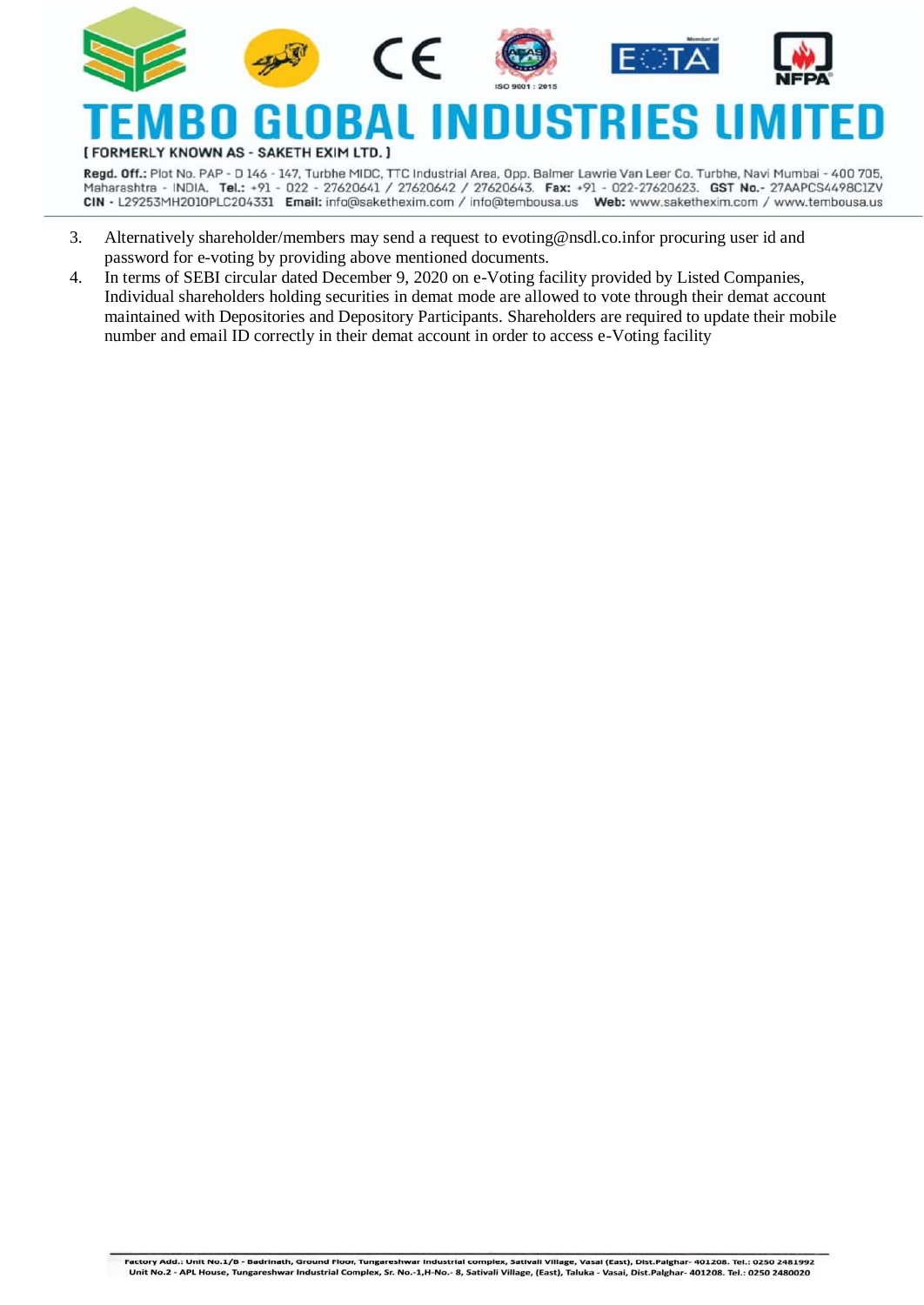











# ERLY KNOWN AS - SAKETH EXIM LTD.

Regd. Off.: Plot No. PAP - D 146 - 147, Turbhe MIDC, TTC Industrial Area, Opp. Balmer Lawrie Van Leer Co. Turbhe, Navi Mumbai - 400 705, Maharashtra - INDIA. Tel.: +91 - 022 - 27620641 / 27620642 / 27620643. Fax: +91 - 022-27620623. GST No.- 27AAPCS4498C1ZV CIN - L29253MH2010PLC204331 Email: info@sakethexim.com / info@tembousa.us Web: www.sakethexim.com / www.tembousa.us

### **Explanatory Statement pursuant to Section 102 of the Companies Act, 2013**

Item no. 1:

Presently, the Authorized Share Capital of the Company is Rs. 11,00,00,000/- (Rupees Eleven Crores Only) divided into 1,10,00,000 (One crore Ten Lakh) Equity Shares of Face Value of Re. 10/- (Rupee Ten Only) each.

In order to facilitate the future requirements, if any, of the Company, it is proposed to increase the Authorized Share Capital to Rs. 22,00,00,000 (Rupees Twenty Two Crore only) divided into 2 crore Shares (Two Crore Two Lakh) Equity Shares of Rs. 10/- each by addition of 1.1 crore Equity Shares of Face Value of Re. 10/- (Rupee Ten Only) each. The increase in the Authorized Share Capital as aforesaid would entail consequential alteration of the existing Clause V (a) of the Memorandum of Association of the Company.

The increase in the Authorized Share Capital and consequential alteration to Clause V of the Memorandum of Association of the Company require Members' approvals in terms of Sections 13, 61 and 64 of the Companies Act, 2013and any other applicable statutory and regulatory requirements.

The set of Memorandum of Association is available for inspection at the Registered Office of the Company during business hours between 11.00 A.M. to 2.00 P.M. on all working days of the Company (Except Saturday, Sundays and Public holidays)

None of the Directors / Key Managerial Personnel of the Company / their relatives are, in any way, concerned or interested, financially or otherwise, in the resolution set out at Item No. 1 of this Notice except to the extent of their shareholding in the Company.

Accordingly, approval of the Members of the Company is hereby sought by way of ordinary resolution as set out in Item No.1 of this Notice.

On and Behalf of the Board of Directors For Tembo Global Industries Limited



Sanjay Jashbhai Patel DIN[-01958033](http://www.mca.gov.in/mcafoportal/companyLLPMasterData.do) Director Date: 28/05/2022 Place: Mumbai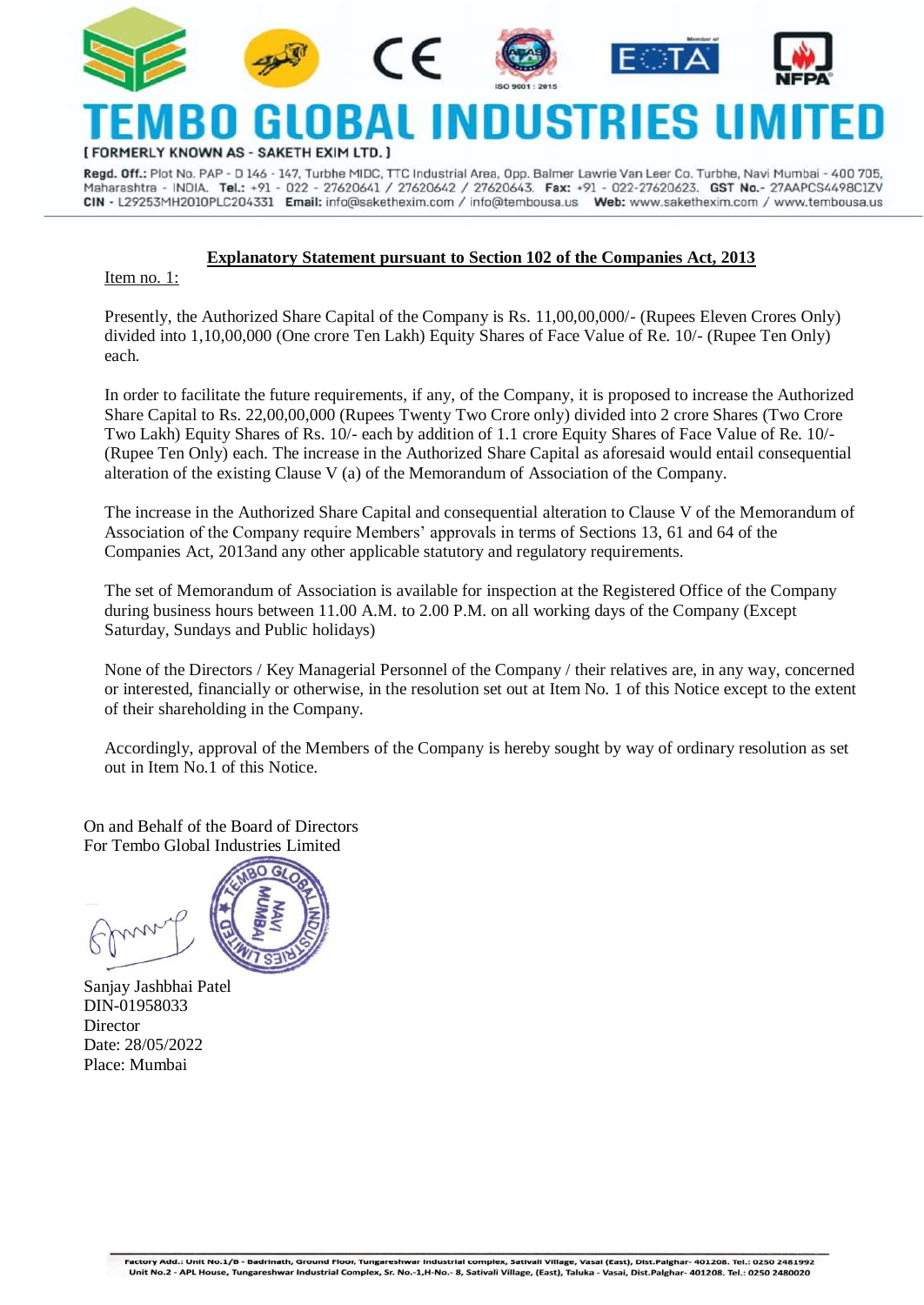

#### nı IIS1 ERLY KNOWN AS - SAKETH EXIM LTD.

Regd. Off.: Plot No. PAP - D 146 - 147, Turbhe MIDC, TTC Industrial Area, Opp. Balmer Lawrie Van Leer Co. Turbhe, Navi Mumbai - 400 705, Maharashtra - INDIA. Tel.: +91 - 022 - 27620641 / 27620642 / 27620643. Fax: +91 - 022-27620623. GST No.- 27AAPCS4498ClZV CIN - L29253MH2010PLC204331 Email: info@sakethexim.com / info@tembousa.us Web: www.sakethexim.com / www.tembousa.us

#### ATTENDANCE SLIP OF 01<sup>st</sup> EXTRA-ORDINARY GENERAL MEETING TEMBO GLOBAL INDUSTRIES LIMITED (CIN NO: L29253MH2010PLC204331) Reg. Office: At Plot No- PAP D- 146/ 147, TTC MIDC Turbhe , Navi Mumbai-400705

Date: Folio No: DP/Client-ID No.:

Full Name of the Shareholder/ First Holder:

\_\_\_\_\_\_\_\_\_\_\_\_\_\_\_\_\_\_\_\_\_\_\_\_\_\_\_\_\_\_\_\_\_\_\_\_\_\_\_\_\_\_\_\_\_(as appearing on share certificate/recorded with DP)

Registered Address:  $\text{PIN}$  -

Total number of Shares held (in number): Share Certificate Nos., From-(In case of physical holding)

I certify that I am a registered shareholder/proxy for the registered Shareholder of the Company and hereby record my presence at the 01<sup>st</sup> Extra- Ordinary General Meeting of the Company on Wednesday, 07th July, 2021 at 11:00 a.m. at the registered office Plot No- PAP D- 146/ 147, TTC MIDC, Turbhe ,Navi Mumbai-400705 [. Tel:91-22-27620641/](Tel:91-22-27620641)27620642.

Member"s/Proxy"s name in Block Letters Member"s/Proxy"s Signature

Note: Please fill this attendance slip and hand it over at the entrance of the hall.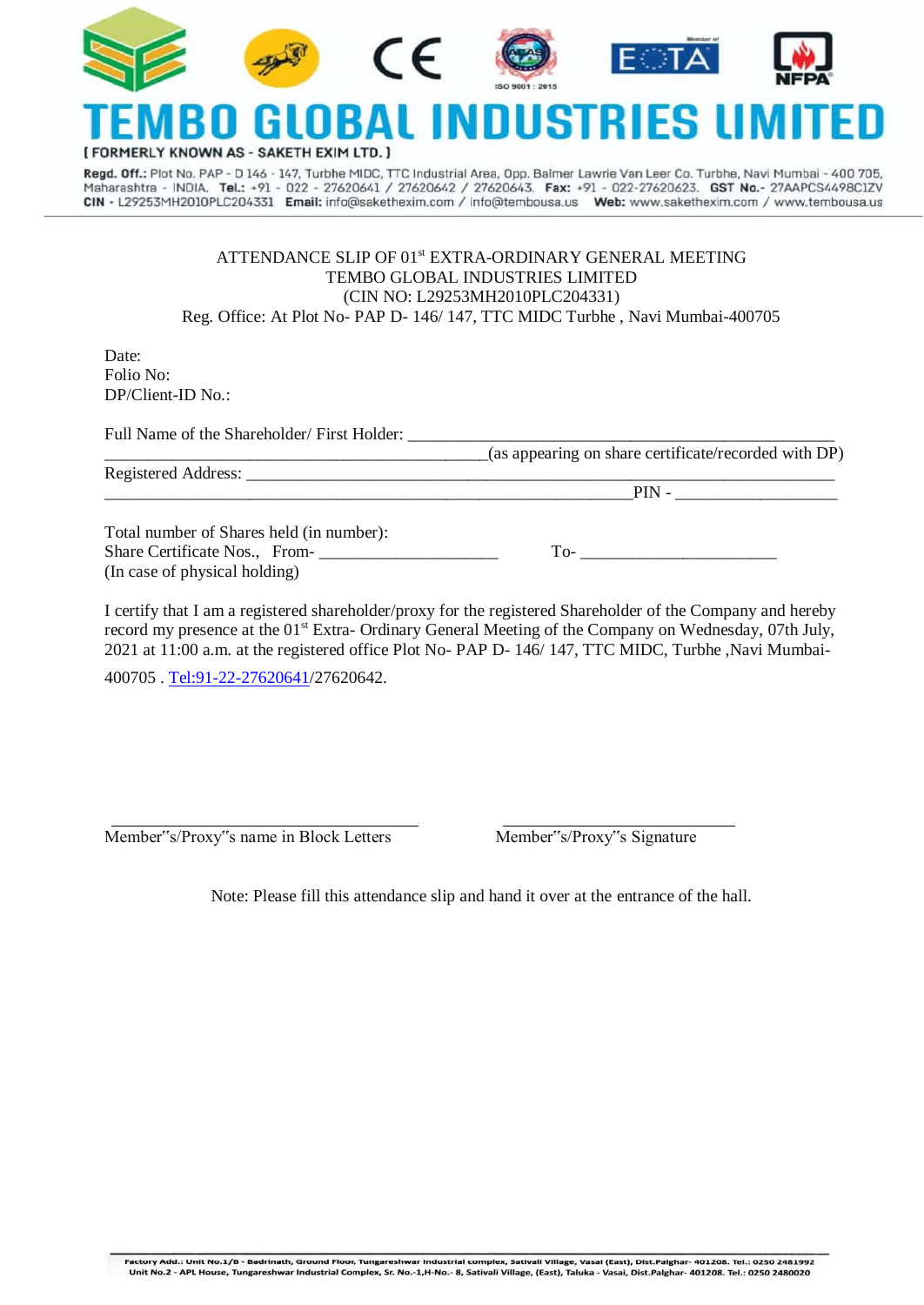

## 19 RLY KNOWN AS - SAKETH EXIM LT

Regd. Off.: Plot No. PAP - D 146 - 147, Turbhe MIDC, TTC Industrial Area, Opp. Balmer Lawrie Van Leer Co. Turbhe, Navi Mumbai - 400 705, Maharashtra - INDIA. Tel.: +91 - 022 - 27620641 / 27620642 / 27620643. Fax: +91 - 022-27620623. GST No.- 27AAPCS4498ClZV CIN - L29253MH2010PLC204331 Email: info@sakethexim.com / info@tembousa.us Web: www.sakethexim.com / www.tembousa.us

#### PROXY FORM

#### (Pursuant to section 105(6) of the Companies Act, 2013 ond rule 19(3) of the Companies Management and Administration Rules, 2014)

| CIN: L29253MH2010PLC204331                                                        |
|-----------------------------------------------------------------------------------|
| Name of the company: TEMBO GLOBAL INDUSTRIES LIMITED                              |
| Registered office: Plot No- PAP D- 146/147, TTC MIDC, Turbhe, Navi Mumbai-400705. |
|                                                                                   |

Name of the member (s): The member of the member (s): The member of the member of the member of the member of the member of the member of the member of the member of the member of the member of the member of the member of

\_\_\_\_\_\_\_\_\_\_\_\_\_\_\_\_\_\_\_\_\_\_ Registered address: \_\_\_\_\_\_\_\_\_\_\_\_\_\_\_\_\_\_\_\_\_\_\_\_\_\_\_ DP ID:

\_\_\_\_\_\_\_\_\_\_\_\_\_\_\_\_\_\_\_\_\_\_\_\_\_\_\_\_\_\_\_\_

\_\_\_\_\_\_\_\_\_\_\_\_\_\_\_\_\_\_\_\_\_\_\_\_\_\_\_\_\_\_\_\_\_\_\_\_\_\_\_\_\_\_\_ Email

 $Id:$ 

| of the above named Company, hereby appoint |                |            |
|--------------------------------------------|----------------|------------|
| 1.                                         | 2.             | 3.         |
|                                            | Name:          | Name:      |
|                                            |                |            |
|                                            |                | Address:   |
|                                            |                |            |
| Email                                      | Email          |            |
| Id:                                        | Id:            | Email      |
| Signature:                                 | Signature:     | Id:        |
| or failing him                             | or failing him | Signature: |

As my proxy to vote on my behalf at the Extra Ordinary General Meeting of the Company which will held at the registered office situated at Plot No- PAP D- 146/ 147, TTC MIDC, Turbhe ,Navi Mumbai-400705 on Wednesday, 7<sup>th</sup> July, 2021.

By this appointment, all other appointment previously made by the Shareholder is hereby revoked.

The Proxy hereby represents the Shareholder in the company and shall have the full power as the Shareholder's substitute to vote any issue, motion or action that the Shareholder may have voted.

The Proxy shall vote in the following manner

\_\_\_\_\_\_\_\_\_\_\_\_\_\_\_\_\_\_\_\_\_\_\_\_\_\_\_\_\_\_\_\_\_\_\_\_\_\_\_\_

SIGNED on \_\_\_\_\_\_\_\_\_\_\_\_\_

Signature of Shareholder